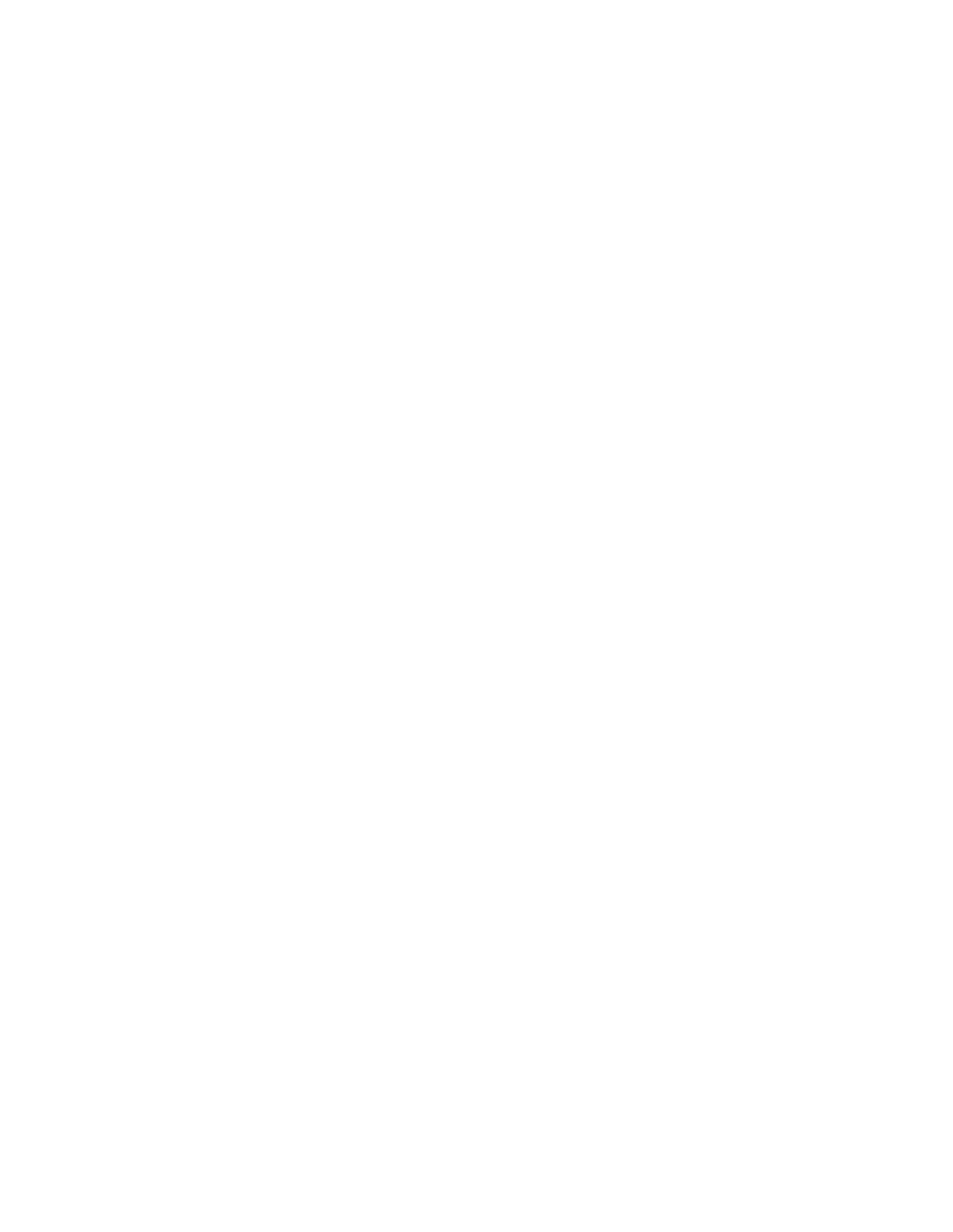# EXECUTIVE SUMMARY

As Oklahoma continues to experience a severe teacher shortage, a voluntary task force has identified recommendations to stem the shortage. This white paper depicts 13 recommendations from three working groups. Recommendations range from raising teacher pay, instituting micro-credentialing, paid teacher externships, to immediate professional development for emergency certified teachers and positive social media messaging.

#### PROBLEM

This year's teacher shortage task force recommendations are an extension of the 27 recommendations from 2016. The urgency to curb and eventually eliminate Oklahoma's teacher shortage has heightened.

The key areas framed in this paper will reference historical action, illustrate this year's 13 recommendations and ignite a call to action.

This document serves as an invitation to join interested stakeholders in the quest to aggressively address Oklahoma's teacher shortage. To help in determining involvement, a timeline of current strategies under way and of planned projects is included.

# HISTORICAL ACTION: 2016 RECOMMENDATIONS

The diligent efforts of three working groups produced 27 recommendations. Seven of these recommendations were signed into law at the end of the 2016 legislative session. Those seven are 1-7 below.

- 1. Amend language to include retired teachers as mentors as used in the Teacher Residency Program
- 2. Pursue legislation for certification test scholarships
- 3. Exempt OGET, OSAT and OPTE for certified experience as it relates to reciprocity
- 4. Approve work experience for alternative certification eligibility
- 5. Increase the 90-hour limit to 270 hours for adjunct teachers
- 6. Explore cost and comparability of certification exams
- 7. Consider multi-year contracts for teachers in high-needs areas teacher evaluation attached to contract
- 8. Implement Teacher Recruitment program
- 9. Partner with State Regents for Higher Education to bring awareness to Teach Oklahoma and loan forgiveness programs
- 10. Establish Honoring Teachers video campaign
- 11. Scale up programs such as Northwest Classen Academy
- 12. Develop a business portal on the OSDE website to connect adjunct teachers and alternatively certified teachers to district openings

#### JUNE 2017 UPDATE **3**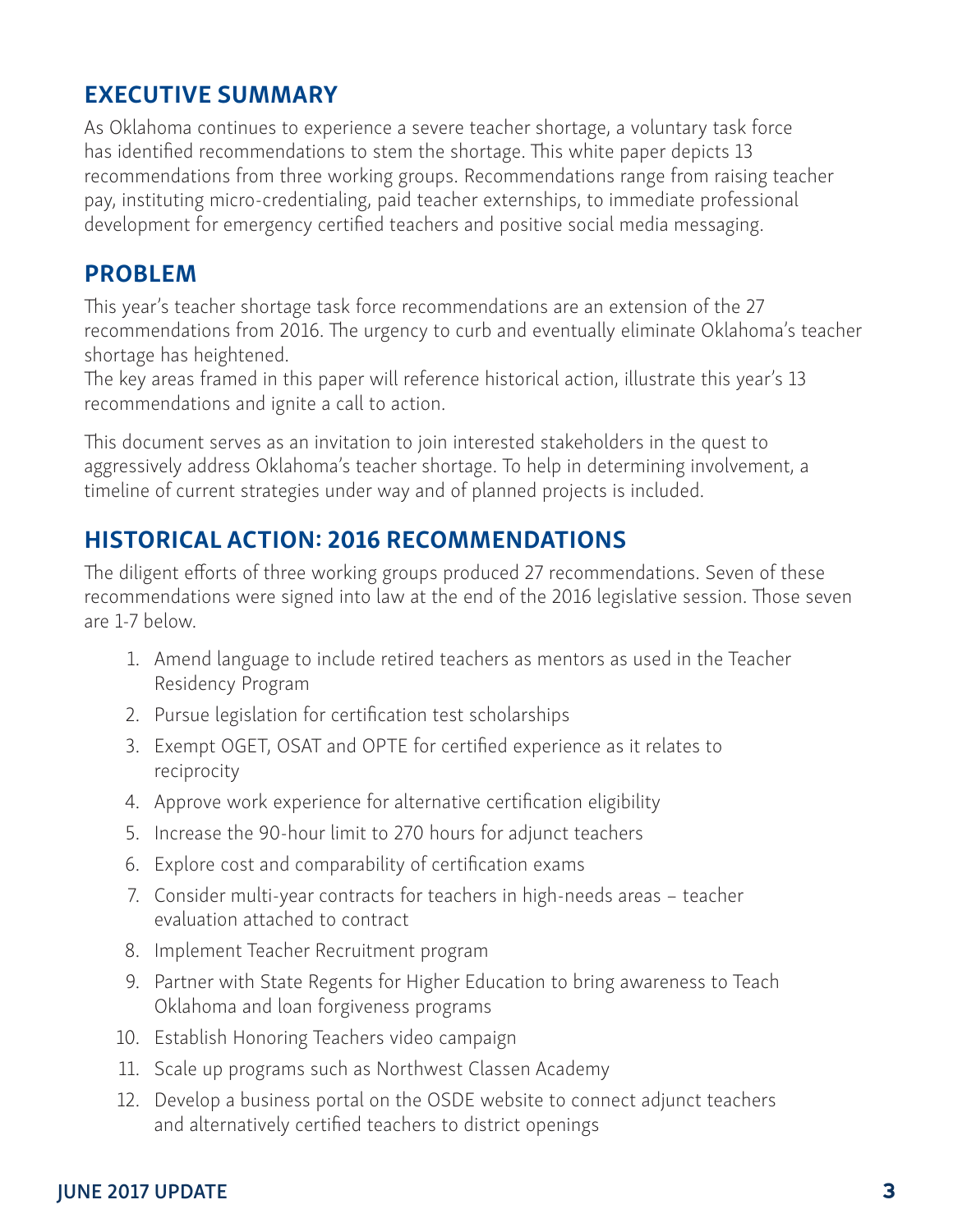- 13. Develop a toolkit for businesses to host externships
- 14. Highlight superintendents who teach a class challenge district superintendents to teach
- 15. Incentivize municipalities to recognize teachers services, discounts
- 16. Move alternative certification to OSDE authority
- 17. Develop a matrix to exempt minimum GPA for alternative certification by showing credible work experience
- 18. Hire student teachers as teachers' assistants
- 19. Establish a process, beyond the guest teacher program, for teachers from other countries to become Oklahoma teachers
- 20. Develop a job-posting page on the OSDE website
- 21. Address the cost of three certification exams and reciprocity with other states
- 22. Allow OPSAC (Oklahoma Private School Accreditation Commission) private school experience to count for para-professional experience
- 23. Establish a Teacher Apprentice Program (TAP), a Kentucky model, allowing gradual avenue to certification
- 24. Conduct cost analysis on high-quality and affordable health insurance
- 25. Work with OSDE Red Tape Task Force to pursue cost savings (ex. group purchasing models for districts)
- 26. Support legislation to amend the retired teacher pay cap
- 27. Consider addressing certification overlapping (preK-6th certification and 7th -12th certification)

#### The final report showed data from 2016- 2017 with specific attention given to new teachers and their demography.



#### **4 TEACHER SHORTAGE TASK FORCE**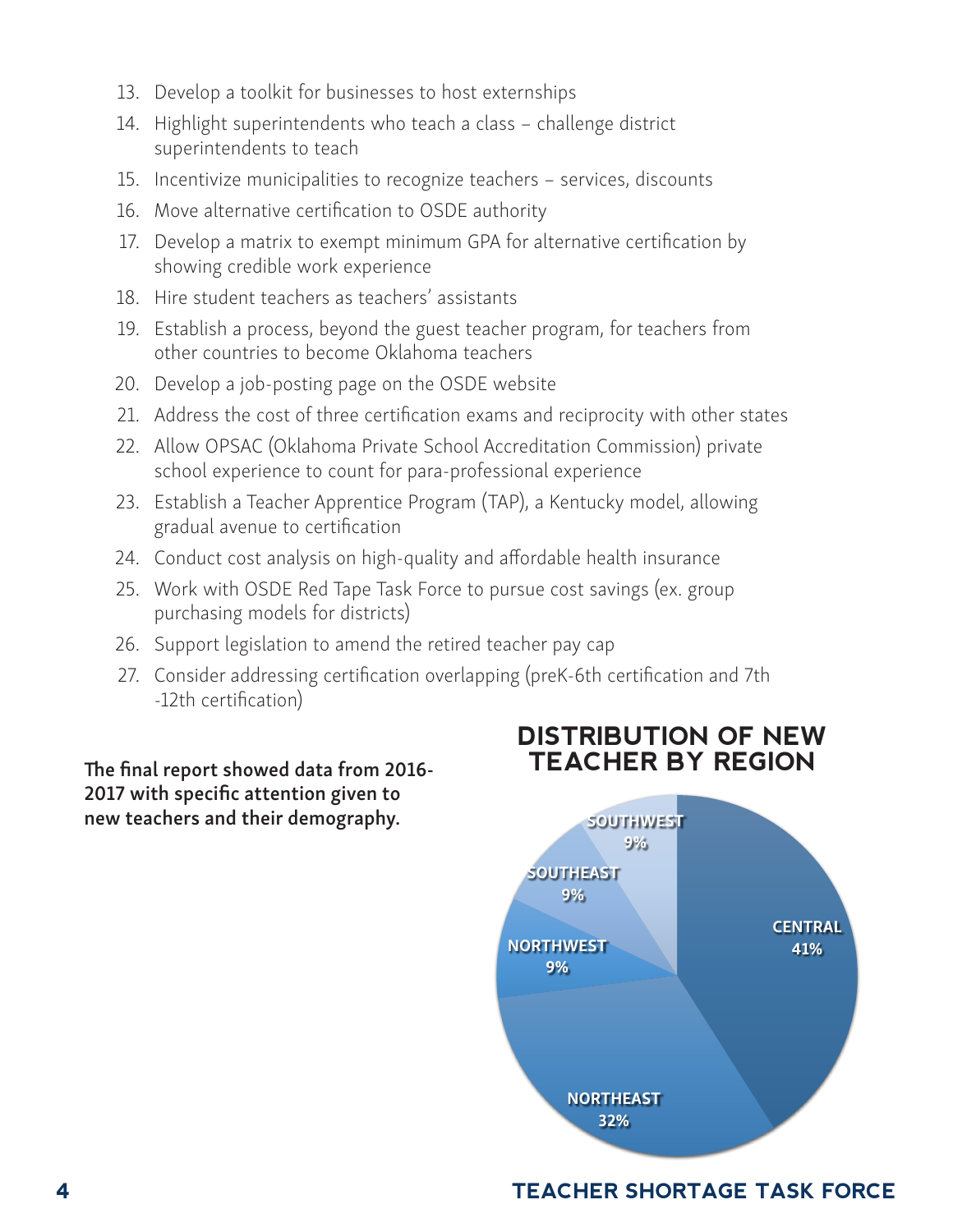# **PERCENTAGE OF STUDENTS TAUGHT BY NEW TEACHERS WITH EMERGENCY CERTIFICATES**



A total of 38,105 students are taught by new teachers with emergency certificates.

# 2017 RECOMMENDATIONS

Two of the 2016 recommendations, implementation of a teacher recruitment program and amendment of the retired teacher pay cap, were carried over into the 2017 legislative session. The teacher recruitment program was officially acknowledged in SB 15 with SB 14 identifying the funding mechanism. The retired teacher pay cap was amended through SB 428.

Three working groups met January – April 2017 and created these 13 recommendations.



#### LEGISLATIVE

- 1. Teacher Pay: Across the board raise while protecting health insurance
- 2. Teacher Leader: change requirements in HB 3114 (2016) framework to address time out of classroom
- 3. Institute donor-funded programs
- 4. Micro-credentialing to focus on non-monetary reward
- 5. Test preparation for teachers who struggle to pass exams
- 6. Adjust Emergency Certification form to include preparation type and credentials

#### JUNE 2017 UPDATE **5**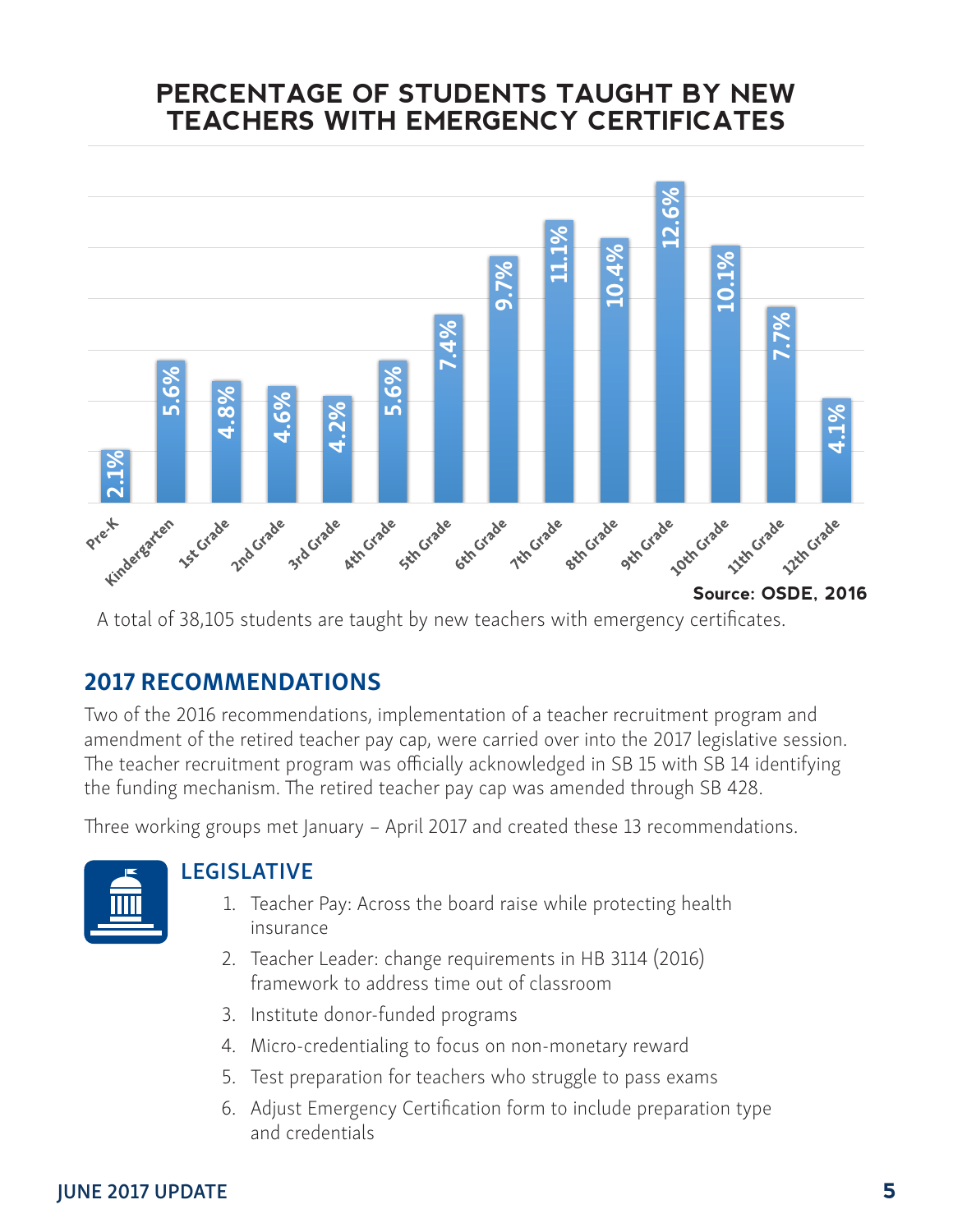

#### **BUSINESS**

- 1. Pilot at least one business-sponsored teacher externship summer 2017
- 2. Promote awareness of incentivized programs such as "What's Right With Our Schools" (channel 4), "Adopt a Teacher" and "Oklahoma Needs and Donations"
- 3. Promote city/state chamber and non-profit foundation partnering



#### EDUCATOR

- 1. Create positive messaging with ED Talks
- 2. Identify barriers for students who want to teach transportation, certification testing and student teaching sponsorships
- 3. Outreach campaign: 35,000 individuals who hold an active teaching certificate
- 4. Provide professional development to emergency certified teachers by partnering with OEA, POE, OPSRC

# CALL-TO-ACTION

The Oklahoma State Department of Education, with interested stakeholders, commits to continue pursuing solutions that will dismantle the current teacher shortage. The awareness of teaching as a noble profession, the support for teachers in the trenches and the recognition of teachers making a positive impact in the lives of children are worthy actions.

#### Specific next steps include

- ► Providing data to legislature to advocate for a teacher pay raise
- $\vee$  Collaboration on amending HB 3114 (16) address time out of classroom
- $\vee$  Communicate campaign for existing donor funded programs
- Design implementation of micro-credentialing
- $\vee$  Collaboratively create certification exam test prep resources
- $\vee$  Implement emergency certification electronic access
- $\vee$  Communicate business externship pilot
- $\triangleright$  Awareness campaign for existing incentivized programs
- $\vee$  Promote existing successful community partnership
- $\vee$  Launch ED Talks via social media blasts
- $\vee$  Identify barriers and meet needs of those seeking teaching profession

# **6 TEACHER SHORTAGE TASK FORCE**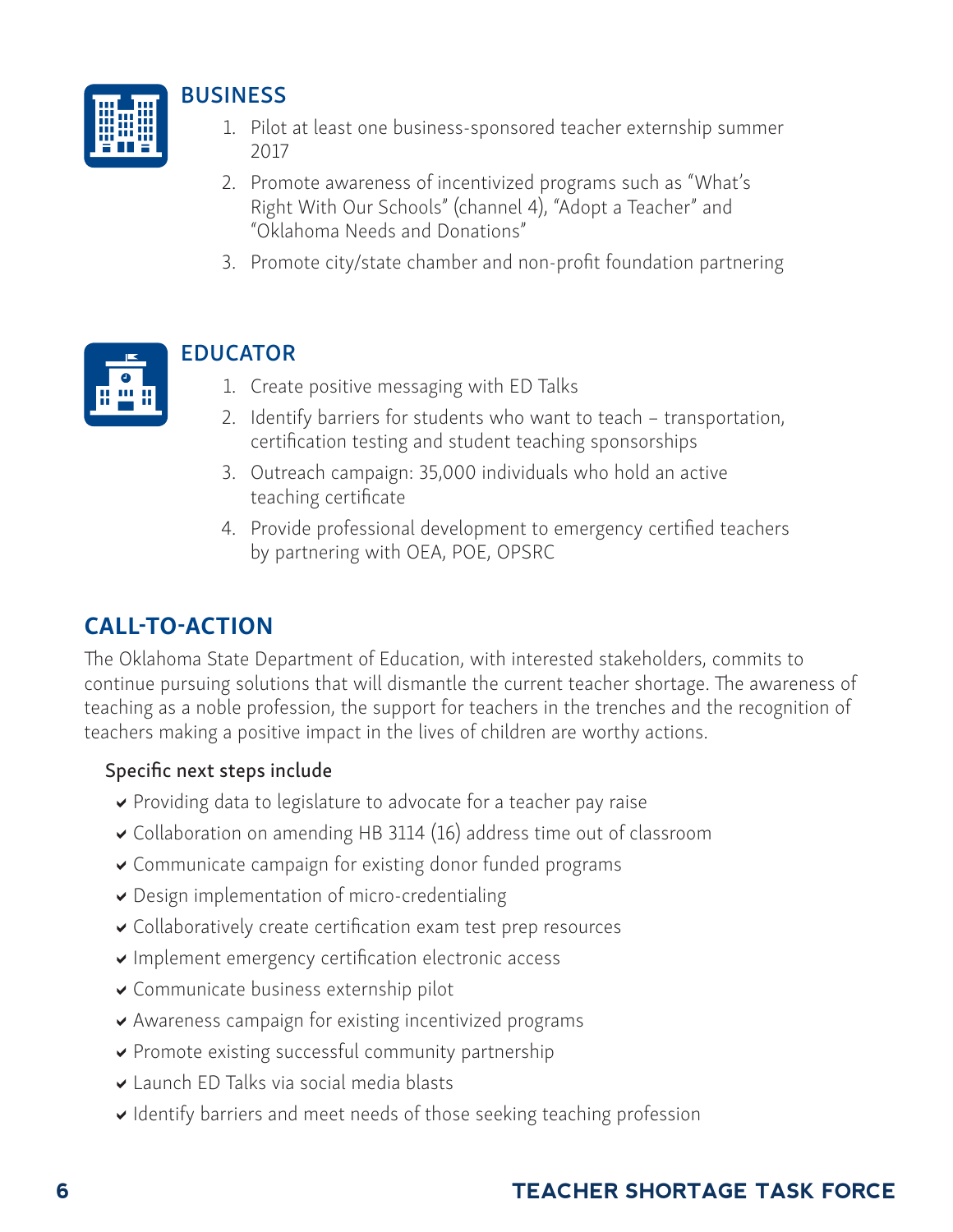- $\vee$  Recruitment outreach to those with an active certificate but not teaching
- ↓ Continue multiple agency awareness and outreach to emergency certified teachers

Those interested in joining this task force and/or aligning to a specific strategy shown in the timeline below contact Robyn Miller at robyn.miller@sde.ok.gov.